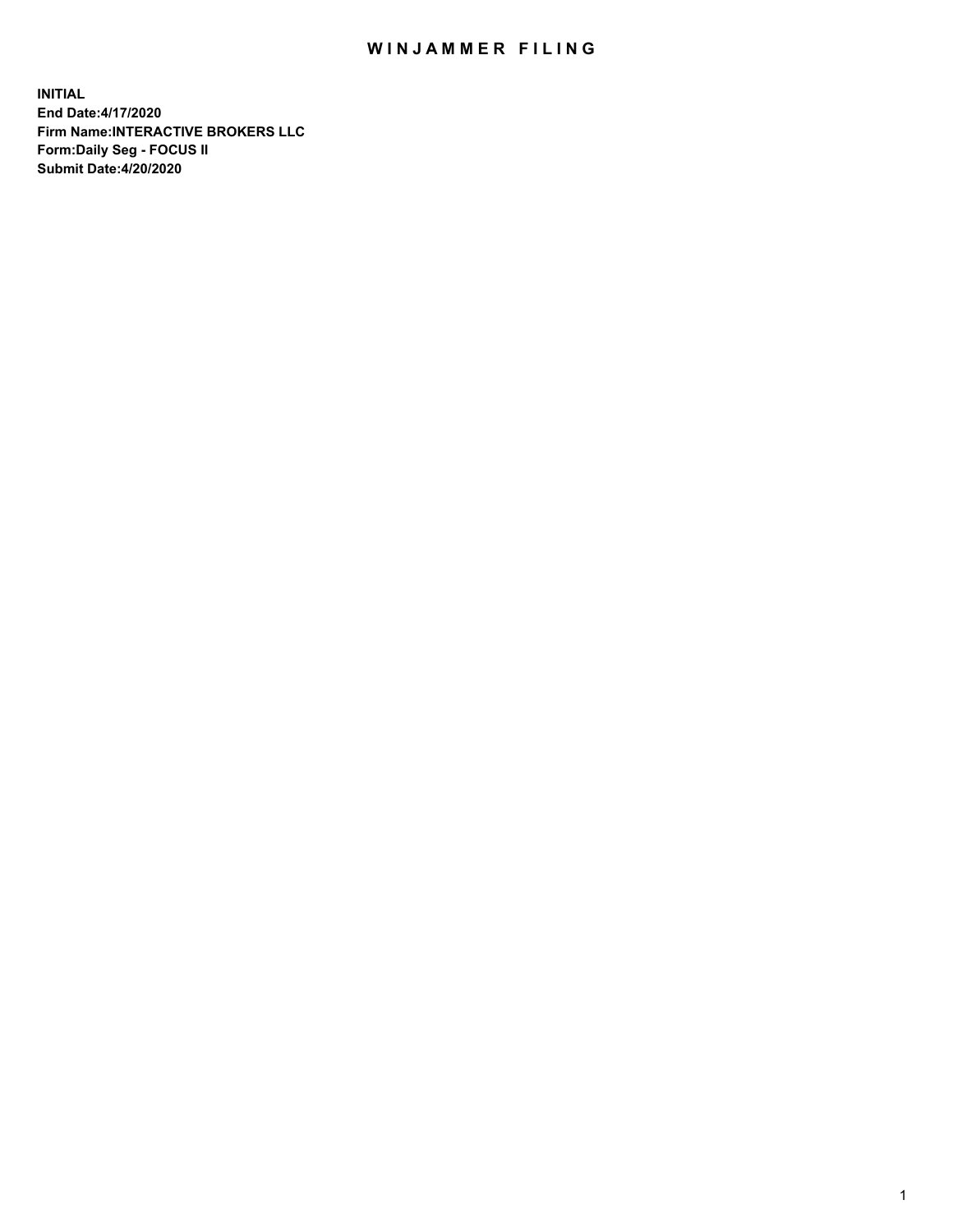**INITIAL End Date:4/17/2020 Firm Name:INTERACTIVE BROKERS LLC Form:Daily Seg - FOCUS II Submit Date:4/20/2020 Daily Segregation - Cover Page**

| Name of Company                                                                                                                                                                                                                                                                                                               | <b>INTERACTIVE BROKERS LLC</b>                                                                  |  |
|-------------------------------------------------------------------------------------------------------------------------------------------------------------------------------------------------------------------------------------------------------------------------------------------------------------------------------|-------------------------------------------------------------------------------------------------|--|
| <b>Contact Name</b>                                                                                                                                                                                                                                                                                                           | James Menicucci                                                                                 |  |
| <b>Contact Phone Number</b>                                                                                                                                                                                                                                                                                                   | 203-618-8085                                                                                    |  |
| <b>Contact Email Address</b>                                                                                                                                                                                                                                                                                                  | jmenicucci@interactivebrokers.c<br><u>om</u>                                                    |  |
| FCM's Customer Segregated Funds Residual Interest Target (choose one):<br>a. Minimum dollar amount: ; or<br>b. Minimum percentage of customer segregated funds required:% ; or<br>c. Dollar amount range between: and; or<br>d. Percentage range of customer segregated funds required between:% and%.                        | $\overline{\mathbf{0}}$<br>$\overline{\mathbf{0}}$<br>155,000,000 245,000,000<br>0 <sub>0</sub> |  |
| FCM's Customer Secured Amount Funds Residual Interest Target (choose one):<br>a. Minimum dollar amount: ; or<br>b. Minimum percentage of customer secured funds required:%; or<br>c. Dollar amount range between: and; or<br>d. Percentage range of customer secured funds required between:% and%.                           | $\overline{\mathbf{0}}$<br>$\overline{\mathbf{0}}$<br>80,000,000 120,000,000<br>0 <sub>0</sub>  |  |
| FCM's Cleared Swaps Customer Collateral Residual Interest Target (choose one):<br>a. Minimum dollar amount: ; or<br>b. Minimum percentage of cleared swaps customer collateral required:%; or<br>c. Dollar amount range between: and; or<br>d. Percentage range of cleared swaps customer collateral required between:% and%. | $\overline{\mathbf{0}}$<br>$\overline{\mathbf{0}}$<br>0 <sub>0</sub><br>0 <sub>0</sub>          |  |

Attach supporting documents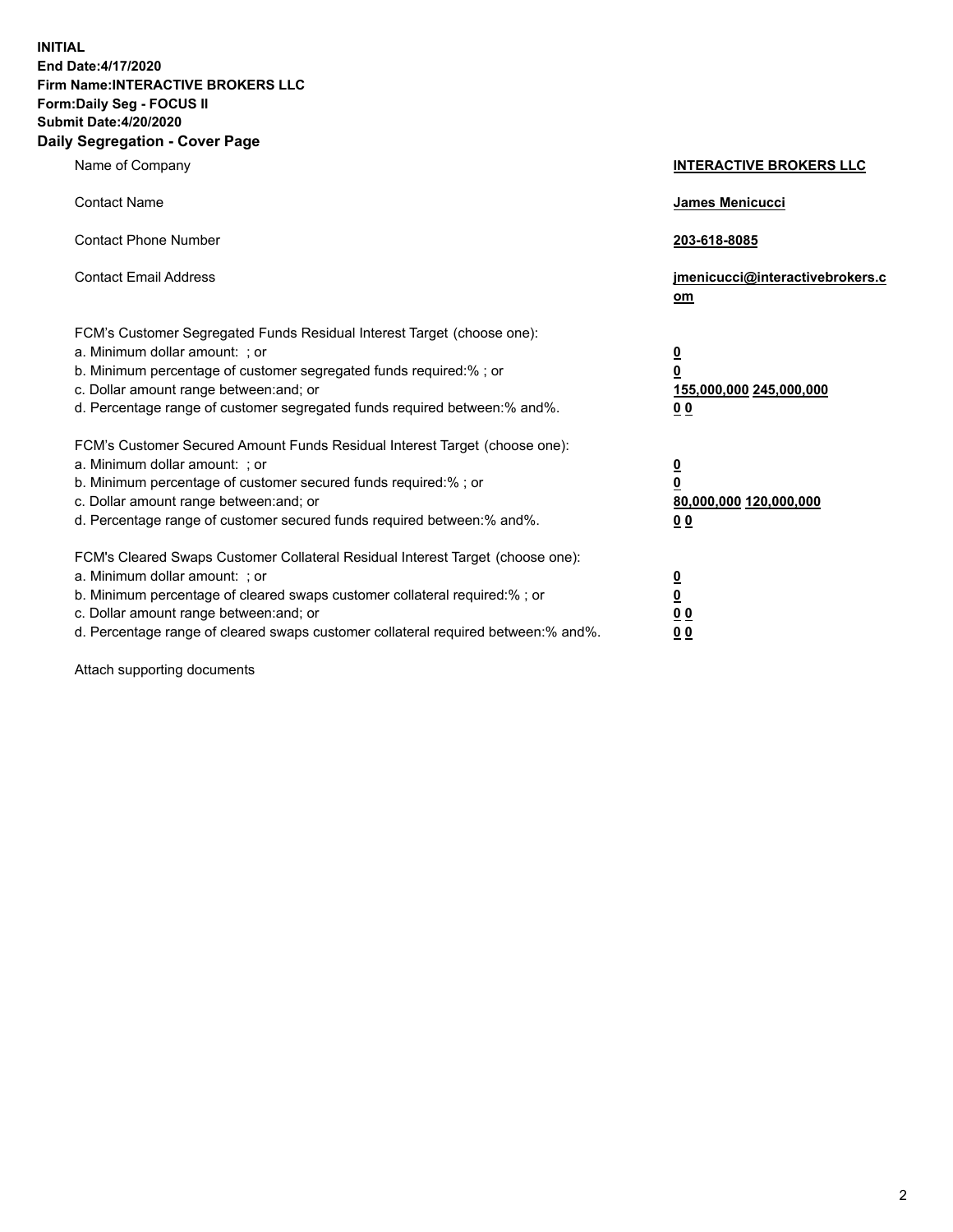**INITIAL End Date:4/17/2020 Firm Name:INTERACTIVE BROKERS LLC Form:Daily Seg - FOCUS II Submit Date:4/20/2020 Daily Segregation - Secured Amounts**

## Foreign Futures and Foreign Options Secured Amounts Amount required to be set aside pursuant to law, rule or regulation of a foreign government or a rule of a self-regulatory organization authorized thereunder **0** [7305] 1. Net ledger balance - Foreign Futures and Foreign Option Trading - All Customers A. Cash **571,516,306** [7315] B. Securities (at market) **0** [7317] 2. Net unrealized profit (loss) in open futures contracts traded on a foreign board of trade **-94,009** [7325] 3. Exchange traded options a. Market value of open option contracts purchased on a foreign board of trade **82,914** [7335] b. Market value of open contracts granted (sold) on a foreign board of trade **-226,780** [7337] 4. Net equity (deficit) (add lines 1. 2. and 3.) **571,278,431** [7345] 5. Account liquidating to a deficit and account with a debit balances - gross amount **5,066** [7351] Less: amount offset by customer owned securities **0** [7352] **5,066** [7354] 6. Amount required to be set aside as the secured amount - Net Liquidating Equity Method (add lines 4 and 5) **571,283,497** [7355] 7. Greater of amount required to be set aside pursuant to foreign jurisdiction (above) or line 6. **571,283,497** [7360] FUNDS DEPOSITED IN SEPARATE REGULATION 30.7 ACCOUNTS 1. Cash in banks A. Banks located in the United States **209,720,395** [7500] B. Other banks qualified under Regulation 30.7 **0** [7520] **209,720,395** [7530] 2. Securities A. In safekeeping with banks located in the United States **379,892,200** [7540] B. In safekeeping with other banks qualified under Regulation 30.7 **0** [7560] **379,892,200** [7570] 3. Equities with registered futures commission merchants A. Cash **0** [7580] B. Securities **0** [7590] C. Unrealized gain (loss) on open futures contracts **0** [7600] D. Value of long option contracts **0** [7610] E. Value of short option contracts **0** [7615] **0** [7620] 4. Amounts held by clearing organizations of foreign boards of trade A. Cash **0** [7640] B. Securities **0** [7650] C. Amount due to (from) clearing organization - daily variation **0** [7660] D. Value of long option contracts **0** [7670] E. Value of short option contracts **0** [7675] **0** [7680] 5. Amounts held by members of foreign boards of trade A. Cash **101,804,672** [7700] B. Securities **0** [7710] C. Unrealized gain (loss) on open futures contracts **878,489** [7720] D. Value of long option contracts **82,914** [7730] E. Value of short option contracts **-226,780** [7735] **102,539,295** [7740] 6. Amounts with other depositories designated by a foreign board of trade **0** [7760] 7. Segregated funds on hand **0** [7765] 8. Total funds in separate section 30.7 accounts **692,151,890** [7770] 9. Excess (deficiency) Set Aside for Secured Amount (subtract line 7 Secured Statement Page 1 from Line 8) **120,868,393** [7380] 10. Management Target Amount for Excess funds in separate section 30.7 accounts **80,000,000** [7780] 11. Excess (deficiency) funds in separate 30.7 accounts over (under) Management Target **40,868,393** [7785]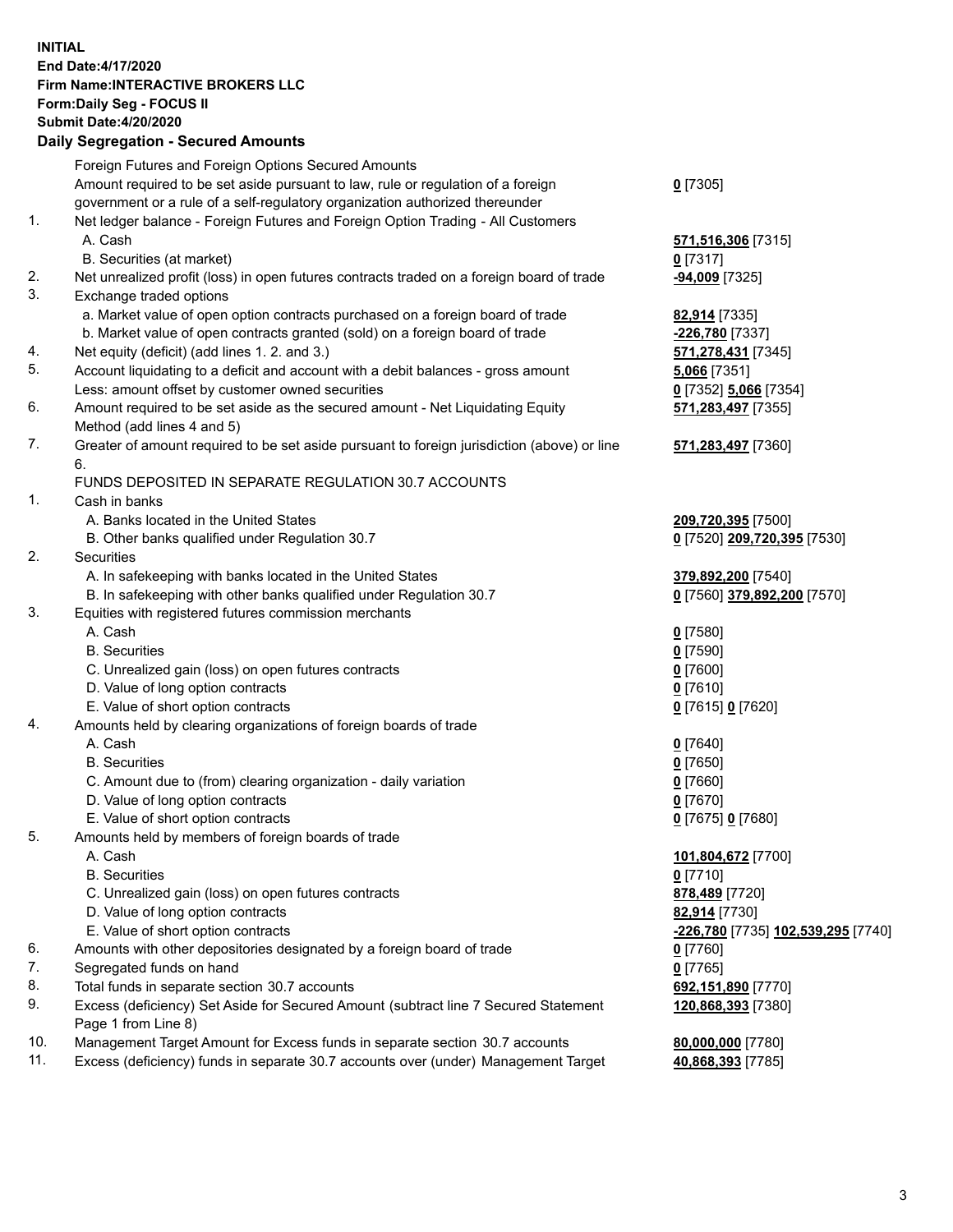**INITIAL End Date:4/17/2020 Firm Name:INTERACTIVE BROKERS LLC Form:Daily Seg - FOCUS II Submit Date:4/20/2020 Daily Segregation - Segregation Statement** SEGREGATION REQUIREMENTS(Section 4d(2) of the CEAct) 1. Net ledger balance A. Cash **6,402,894,143** [7010] B. Securities (at market) **0** [7020] 2. Net unrealized profit (loss) in open futures contracts traded on a contract market **-215,442,974** [7030] 3. Exchange traded options A. Add market value of open option contracts purchased on a contract market **359,546,394** [7032] B. Deduct market value of open option contracts granted (sold) on a contract market **-344,968,773** [7033] 4. Net equity (deficit) (add lines 1, 2 and 3) **6,202,028,790** [7040] 5. Accounts liquidating to a deficit and accounts with debit balances - gross amount **4,896,761** [7045] Less: amount offset by customer securities **0** [7047] **4,896,761** [7050] 6. Amount required to be segregated (add lines 4 and 5) **6,206,925,551** [7060] FUNDS IN SEGREGATED ACCOUNTS 7. Deposited in segregated funds bank accounts A. Cash **2,841,112,748** [7070] B. Securities representing investments of customers' funds (at market) **1,761,422,645** [7080] C. Securities held for particular customers or option customers in lieu of cash (at market) **0** [7090] 8. Margins on deposit with derivatives clearing organizations of contract markets A. Cash **513,076,168** [7100] B. Securities representing investments of customers' funds (at market) **1,334,828,122** [7110] C. Securities held for particular customers or option customers in lieu of cash (at market) **0** [7120] 9. Net settlement from (to) derivatives clearing organizations of contract markets **-58,335,986** [7130] 10. Exchange traded options A. Value of open long option contracts **359,625,962** [7132] B. Value of open short option contracts **-345,090,948** [7133] 11. Net equities with other FCMs A. Net liquidating equity **0** [7140] B. Securities representing investments of customers' funds (at market) **0** [7160] C. Securities held for particular customers or option customers in lieu of cash (at market) **0** [7170] 12. Segregated funds on hand **0** [7150] 13. Total amount in segregation (add lines 7 through 12) **6,406,638,711** [7180] 14. Excess (deficiency) funds in segregation (subtract line 6 from line 13) **199,713,160** [7190] 15. Management Target Amount for Excess funds in segregation **155,000,000** [7194] 16. Excess (deficiency) funds in segregation over (under) Management Target Amount **44,713,160** [7198]

Excess